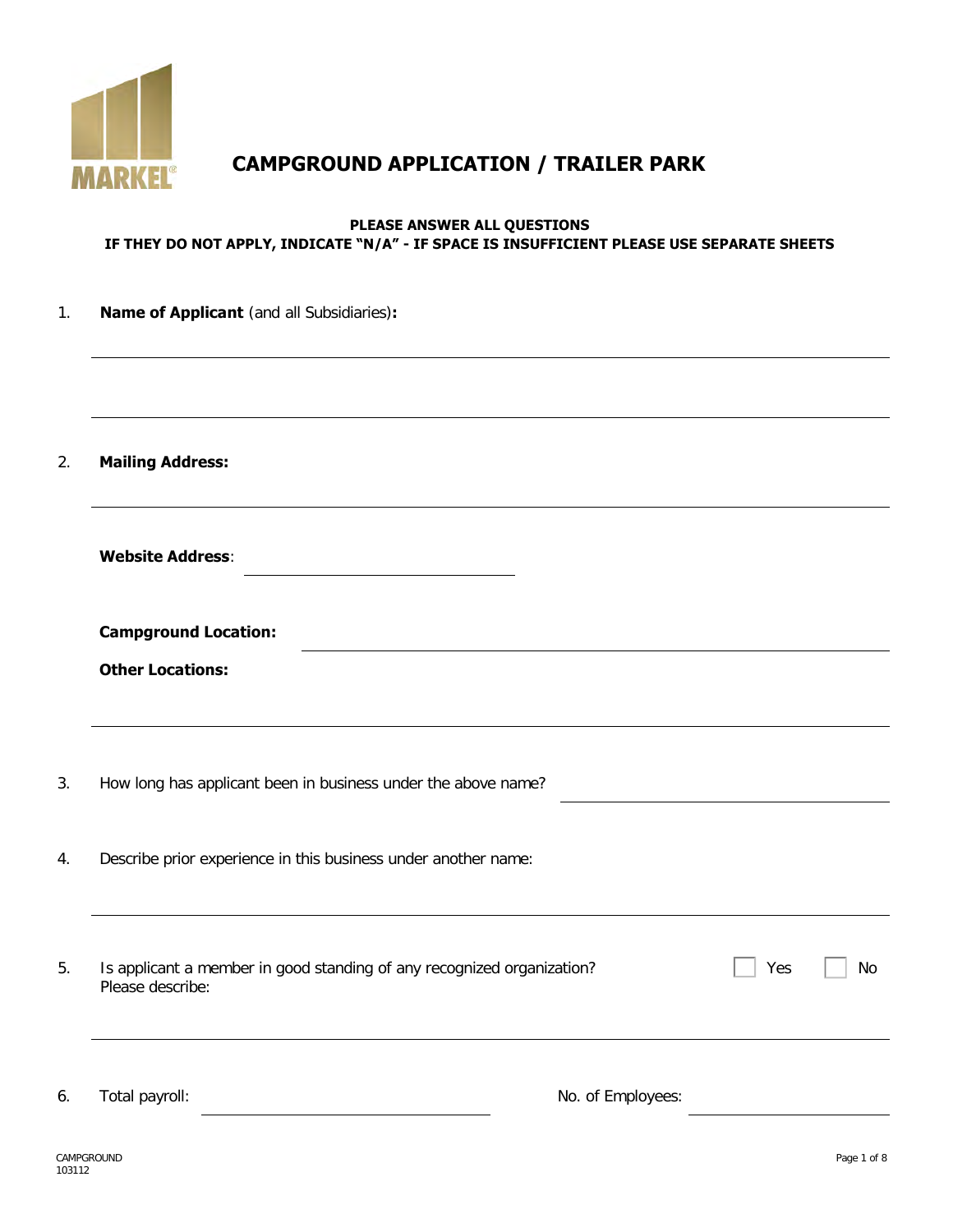| Are all employees covered under WSIB?                                | $\Box$ Yes |
|----------------------------------------------------------------------|------------|
| If No, please list numbers by job description and estimated payroll: |            |

| ۰. |  |
|----|--|
|----|--|

| Please list total receipts from all operations:<br>Please list total payments to independent contractor or subcontractors included in above operations: |                         |  |  |  |  |  |
|---------------------------------------------------------------------------------------------------------------------------------------------------------|-------------------------|--|--|--|--|--|
|                                                                                                                                                         |                         |  |  |  |  |  |
|                                                                                                                                                         |                         |  |  |  |  |  |
| How many camper spaces are there?                                                                                                                       | How many trailer sites? |  |  |  |  |  |
| Hydro hook ups provided?                                                                                                                                | Yes                     |  |  |  |  |  |
| Sanitary hook ups or pump out facilities?<br>If Yes, please describe:                                                                                   | Yes                     |  |  |  |  |  |
| Is drinking water supplied?<br>If Yes, please describe:                                                                                                 | Yes                     |  |  |  |  |  |
| Where does supply come from?                                                                                                                            |                         |  |  |  |  |  |
| Is it treated by you?<br>If Yes, please describe:                                                                                                       | Yes                     |  |  |  |  |  |
| Who tests the water and how often is it tested?                                                                                                         |                         |  |  |  |  |  |
| Is there any emergency plan if water is found to be contaminated in any way?                                                                            |                         |  |  |  |  |  |

10. Describe work performed for Insured by independent contractors or sub-contractors, if any: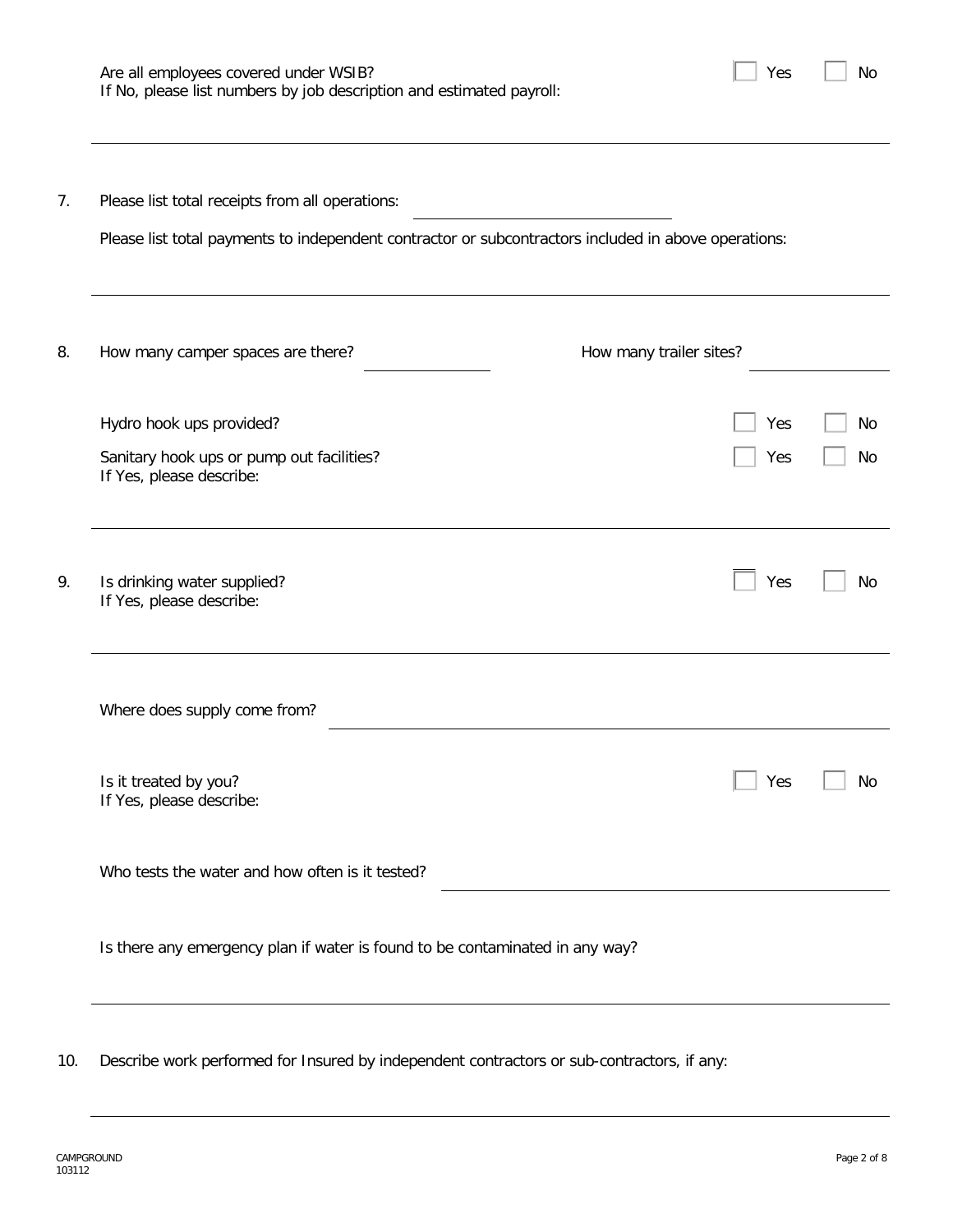| Is evidence of liability insurance required from all independent or sub-contractors? |  |
|--------------------------------------------------------------------------------------|--|
| If No, please explain:                                                               |  |

 $Yes \t No$ 

If Yes, please advise what limits they are required to provide:

11. Please indicate whether or not the following facilities are provided and indicate the percentage of receipts where applicable:

| <b>Type of Exposure</b>                                                    | $\frac{1}{2}$ | <b>Type of Exposure</b> | $\frac{1}{2}$ |
|----------------------------------------------------------------------------|---------------|-------------------------|---------------|
| <b>Amusement Rides</b>                                                     |               | Hotels/Motels/Cabins    |               |
| <b>Batting Cages</b>                                                       |               | <b>Liquor Receipts</b>  |               |
| <b>Bike Rentals</b>                                                        |               | LP Sales                |               |
| <b>Boat/Canoe Rentals</b>                                                  |               | Miniature Golf          |               |
| <b>Camper Sites/Campground Receipts</b>                                    |               | Mountain Rock Climbing  |               |
| Children's Playground                                                      |               | Picnic Grounds          |               |
| <b>Concession/Restaurant Receipts</b>                                      |               | Pool                    |               |
| Daycare                                                                    |               | Sauna/Hot Tub           |               |
| Driving Range                                                              |               | Scuba Diving            |               |
| <b>Gasoline Sales</b>                                                      |               | Skiing (Snow/Water)     |               |
| Go Karts                                                                   |               | Store                   |               |
| <b>Golf Course</b>                                                         |               | Swimming Lake or Beach  |               |
| <b>Hay Rides</b>                                                           |               | Tours                   |               |
| Horses (Saddle Animals)                                                    |               | Water Rides/Slides      |               |
| Other(s) - Please Specify:                                                 |               |                         |               |
|                                                                            |               |                         |               |
| Is there a training program for all employees?<br>If Yes, please describe: |               | Yes                     | No            |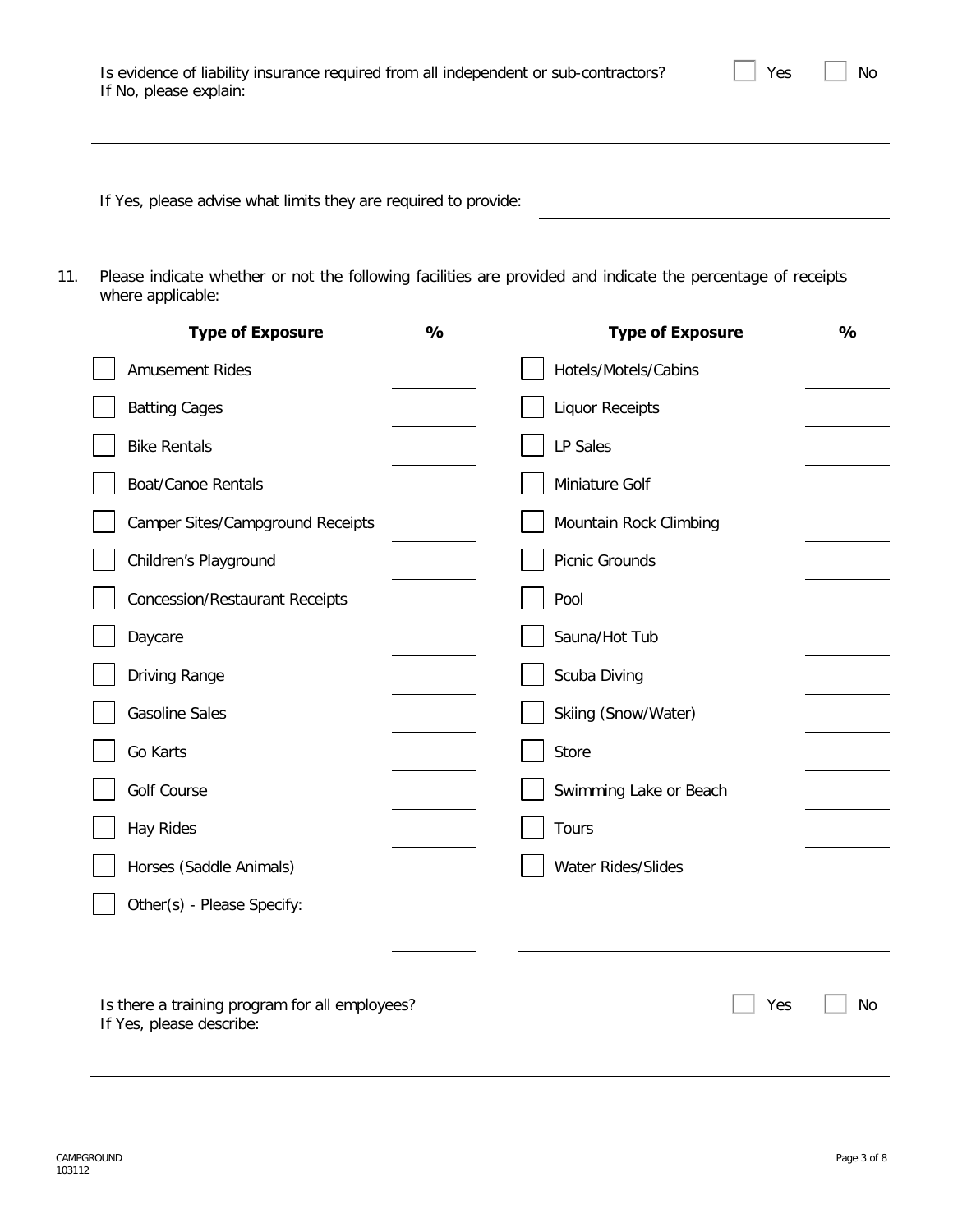| Is there an emergency procedure program in place? |  |
|---------------------------------------------------|--|
| If Yes, please describe:                          |  |

| Are all accidents and/or injuries required to be reported and documented?<br>Do all premises fully comply with fire and safety regulations including use of smoke<br>detectors and location of fire extinguishing equipment? | Yes<br>Yes | No<br>No |
|------------------------------------------------------------------------------------------------------------------------------------------------------------------------------------------------------------------------------|------------|----------|
| Number, type and length of boats rented:                                                                                                                                                                                     |            |          |
| Type and size (H.P.) of motors:                                                                                                                                                                                              |            |          |
| Life jackets and all safety equipment provided and mandatory?<br>If No, please explain:                                                                                                                                      | Yes        | No       |
| Any watercraft fuelling or repair facilities? Please describe:                                                                                                                                                               |            |          |
| Any pools or swimming areas provided? Please describe:                                                                                                                                                                       |            |          |
| Safeguards, lifeguards, fencing, signs? Please provide details:                                                                                                                                                              |            |          |
| Any diving boards, rafts or other items in areas?                                                                                                                                                                            |            |          |
| Maximum depth of water:                                                                                                                                                                                                      |            |          |
| If there are playgrounds, please provide list of equipment and type of surface they are set up on.<br>Photographs should also be supplied.                                                                                   |            |          |

 $Yes \t No$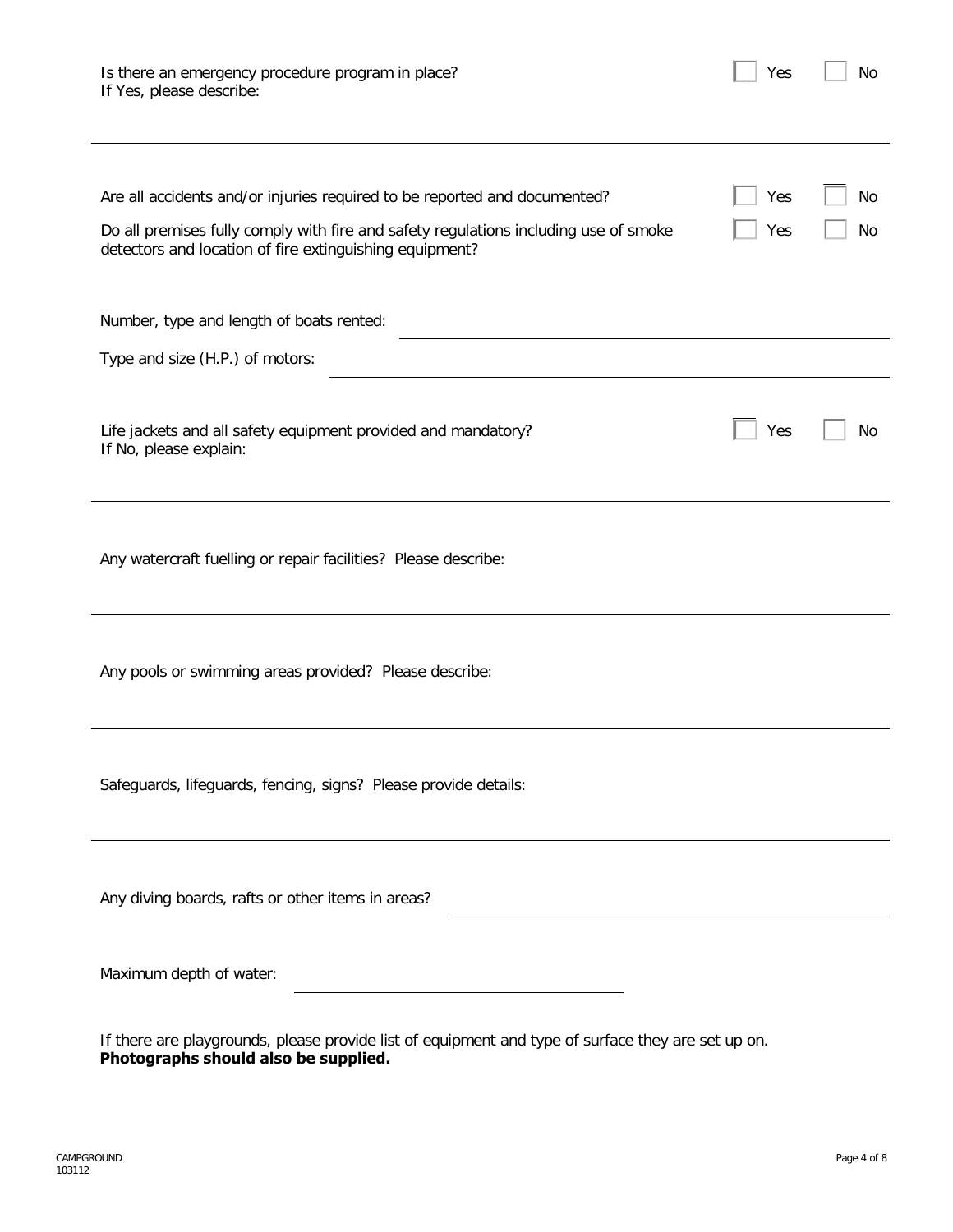| Is the playground supervised?<br>If Yes, please describe:                                                                                                           | Yes          | No        |  |  |  |
|---------------------------------------------------------------------------------------------------------------------------------------------------------------------|--------------|-----------|--|--|--|
| If alcoholic beverages are served, are the servers trained?<br>If Yes, please provide details:                                                                      | Yes          | <b>No</b> |  |  |  |
| Is LPG sold?<br>No<br>Capacity of tanks<br>Fenced<br>Yes<br>Yes                                                                                                     | No<br>Height |           |  |  |  |
| Who fills tanks?                                                                                                                                                    |              |           |  |  |  |
| What training has been given?                                                                                                                                       |              |           |  |  |  |
| Are tanks weighed and checked after filling?                                                                                                                        | Yes          | No        |  |  |  |
| If Go Karts are used, please provide separate details for numbers, maximum speed, safety equipment, track<br>supervision and safety provisions, rules posted, etc.: |              |           |  |  |  |
|                                                                                                                                                                     |              |           |  |  |  |

If there are any water slides or other types of water amusements, please provide photographs, details of height, supervision and operations on a separate sheet.

#### 12. **Contractual Liability**

Please give nature and provide copies of any agreements whereby liability is assumed.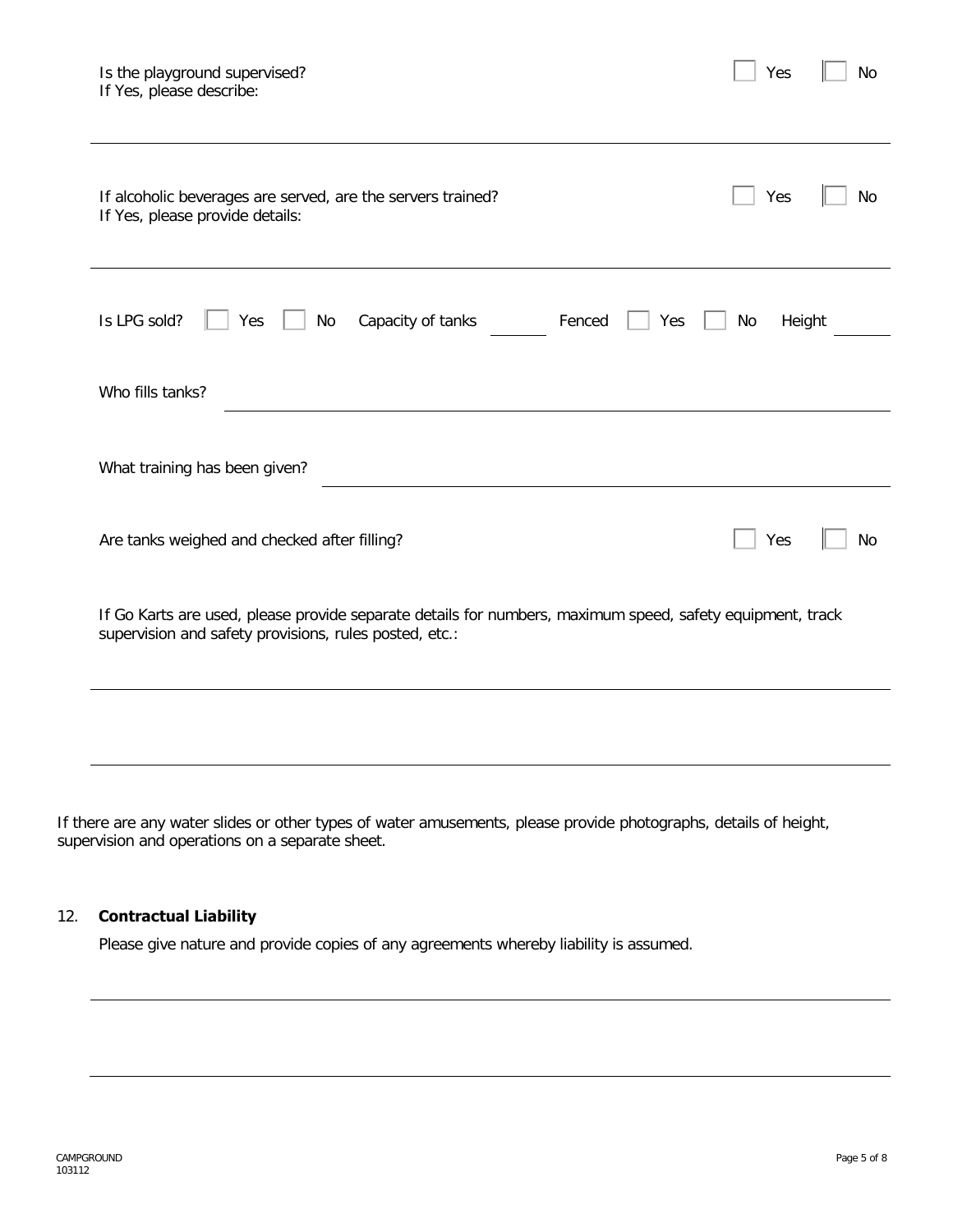#### 13. **Non-Owned Automobile**

Number of employees using their automobile on company business:

|     | Regularly                                                                        | Occasionally |     |           |
|-----|----------------------------------------------------------------------------------|--------------|-----|-----------|
|     | Estimated annual cost of hired automobiles:                                      |              | \$  |           |
|     | Estimated annual cost of automobiles operated under contract:                    |              | \$  |           |
|     | (Please provide details):                                                        |              |     |           |
| 14. | Does applicant presently carry insurance?<br>If Yes, who is the present insurer: |              | Yes | <b>No</b> |
|     | Premium:<br>\$                                                                   | Limit:<br>\$ |     |           |
|     | Is the present insurance Claims Made?<br>If Yes, state retro date:               |              | Yes | <b>No</b> |
|     | Are they willing to renew?<br>If No, please explain:                             |              | Yes | No        |
|     | Does the policy cover all operations of the Insured?<br>If No, please describe:  |              | Yes | No        |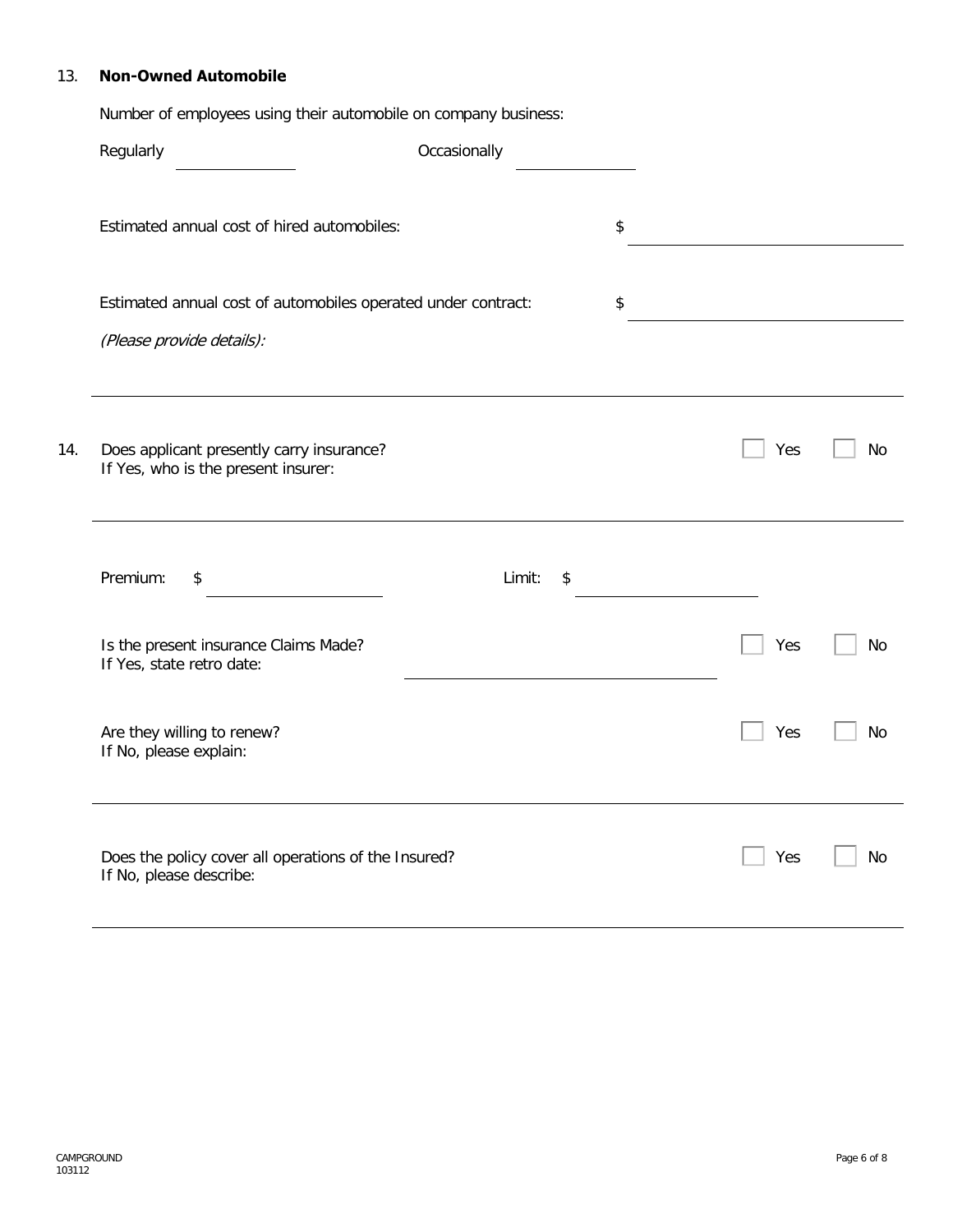#### 15. **Claims History**

Include total costs from ground up for each claim, whether covered by insurance or not. Include loss experience of companies which have been taken over or merged with your company.

|                              |                                                                              | <b>AMOUNT</b>  |      |                 |                   |               |
|------------------------------|------------------------------------------------------------------------------|----------------|------|-----------------|-------------------|---------------|
| Date of<br><b>Occurrence</b> | <b>Describe Occurrence</b><br><b>And Injury or Damage</b>                    | <b>Reserve</b> | Paid | <b>Expenses</b> | <b>Deductible</b> | <b>Status</b> |
|                              |                                                                              |                |      |                 |                   |               |
|                              |                                                                              |                |      |                 |                   |               |
|                              |                                                                              |                |      |                 |                   |               |
|                              |                                                                              |                |      |                 |                   |               |
|                              | Are you aware of any other incidents which may result in claims against you? |                |      |                 | Yes               | No            |

If Yes, give details:

#### 16. **Accident Prevention and First Aid**

|     | First Aid Post: | Doctors:                                                                     | <b>Full Time</b> | Part Time |    |  |
|-----|-----------------|------------------------------------------------------------------------------|------------------|-----------|----|--|
|     |                 | Nurses:                                                                      | <b>Full Time</b> | Part Time |    |  |
|     |                 | Fire alarm - other warning systems:                                          |                  |           |    |  |
|     |                 | Is there a security officer or are there loss prevention engineers employed: |                  | Yes       | No |  |
| 17. |                 | Please indicate limit(s) of liability required:                              |                  |           |    |  |

This application does not bind the Applicant or the Company to complete this insurance but it is agreed that the information contained herein shall be the basis of the contract should a policy be issued.

It is mutually agreed between the Company and the Applicant that any inspection of premises, operations or any matter pertaining to insurance afforded by the Company, is made for the use and benefit of the Company only and is not to be relied upon by the Applicant in any respect.